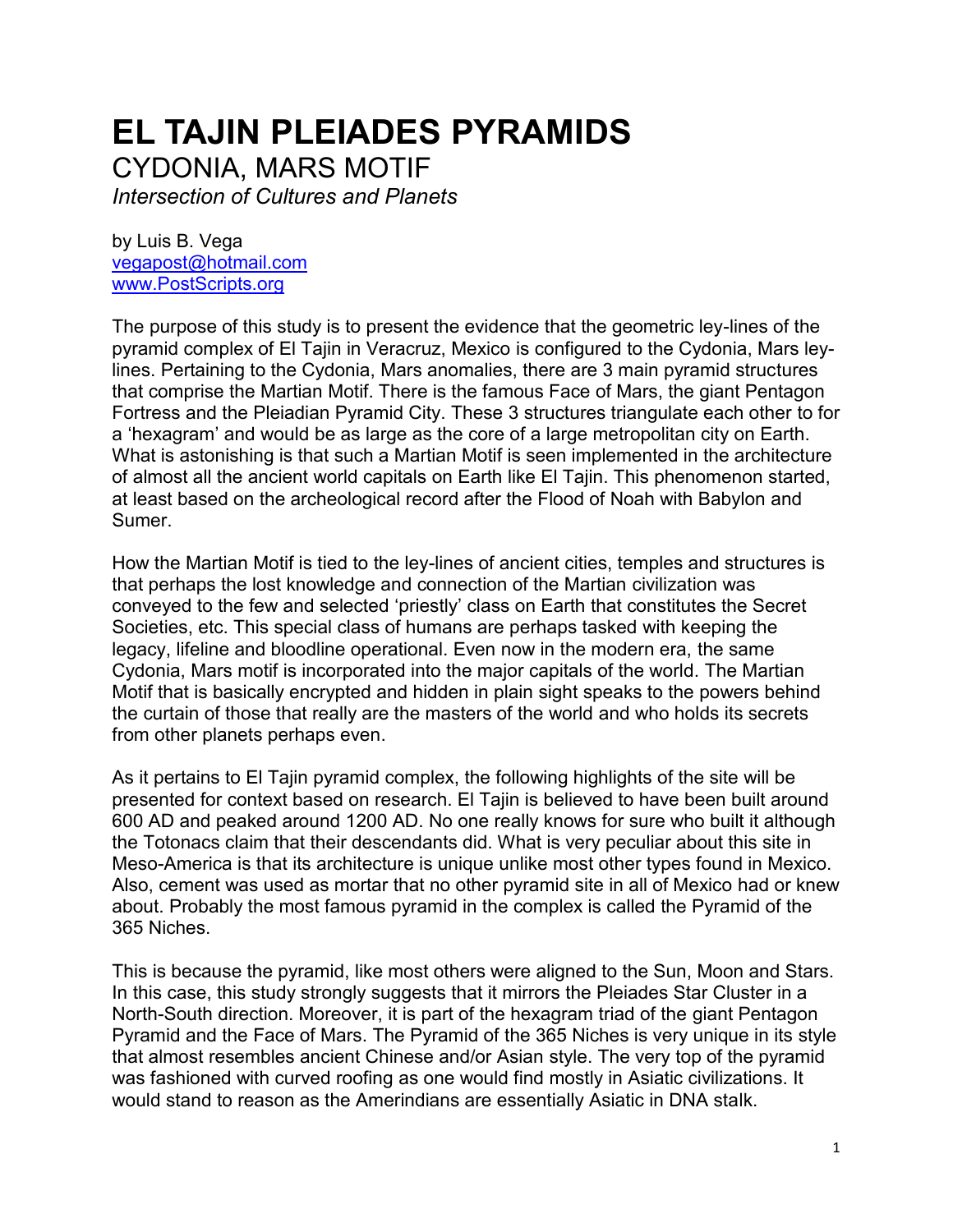## **Star Alignments**

There is a theory that suggests that Mexico in ancient times was a major world intersection of cultures and races. There is evidence to suggest this such as in Monte Alban where there are stone carvings of white lean bearded men. Perhaps such visited or had settle in such an area. Then the famous round heads that appear to be Negroid in racial features purports to have been from those coming from Africa for example. Perhaps El Tajin was such an ancient cosmopolitan type of 'New York' whose architecture and style was heavily influenced by the intersection of many cultures, from people, visitors, explorers from Europe, Africa and Asia perhaps even from other planets. Specific to the Cydonia, Mars pattern, the El Tajin layout does seem to approximate the Pleiades Star Cluster alignment.

If one superimposes the Star layout, the motif starts with the modern facility that makes up the entrance to the site on the southside. Interestingly there are 2 oval round-a-bouts that correspond to Atlas and Pleione. Then there is a short distance to the core of the pyramid complex where there is a 4-pyramid composition that makes up a plaza at the center. This center-point marks where the Star, Alcyone would correspond. In various other ancient capital layouts, the pyramids themselves would correspond to the Stars of the Heavens. In this case, it is a reversal effect. Then the ley-line to the left goes directly in line and angle corresponding to the Pyramid of the 365 Niches. This amazing pyramid would correspond to the Star Merope. The subsequent lay-line from this point then travels to the edge or north where the lesser pyramid types correspond to the Star, Electra.

What is very notable is that the entire layout of El Tajin does correspond to the Pleiades alignments, even to the very corners as it is the case on the right side heading north. The ley-line even merges in the same angle and the corners match nearly exactly as the Pleiades Star Cluster does, amazing. For example, in this case of El Tajin, the corner Star corresponding to Taygete and Celaene appear to be still covered in jungle and/or dirt and are not fully exposed of what is under there. Since 1992 when the site became a World Heritage Site, there have been numerous of discoveries still being made. In terms of the Pleiades Star Cluster's relationship to the hexagram layout of Cydonia, Mars, can one find a 'Face of Mars' configuration in this vicinity? Yes. In the case of El Tajin, the Face of Mars would correspond to Takilhsukut Park.

It so happens to have an oval shape and angled just as the one in Mars is. The difference is that this Martian Motif on Earth at El Tajin is 180 degrees inverted. What the layout does not fully reveal is the corresponding giant Pentagon Pyramid. There is an approximate area that does have corresponding angled wedges facing the correct direction as would the giant Pentagon on Mars but based on the aerial view from Google Earth, there does not seem to be any type of elevated pyramid structure. However, as with other mapped-out Martian Motifs already identified, ancient and modern, there does not have to be a structure necessarily but an outline that could be marked by roads, and/or natural formations. What is also very unique about the El Tajin pyramid complex is the number of ball courts found.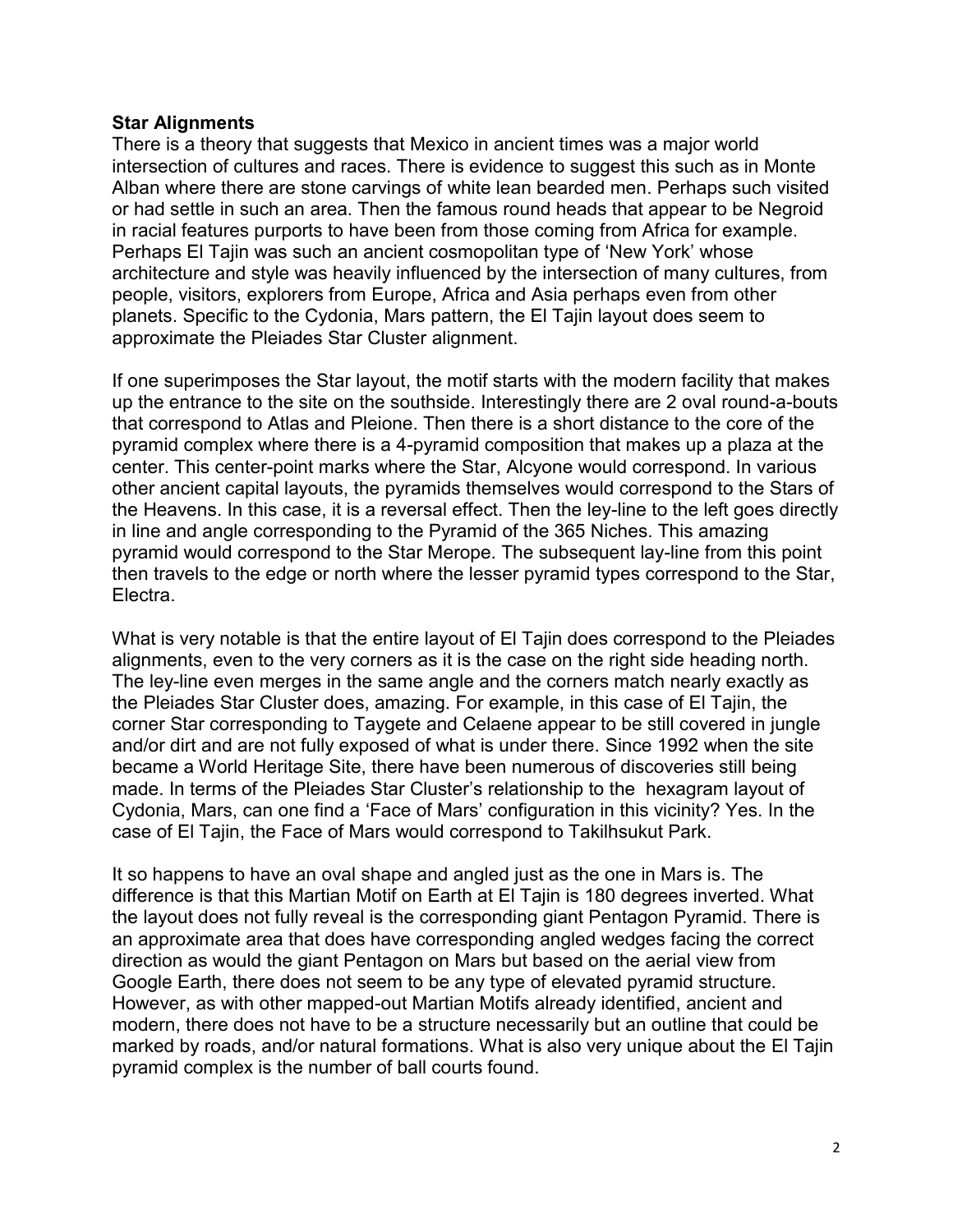## **The Prime Directive**

No other site in all of Meso-America has this many as it suggests it was then a major sporting center of the ancient world. What is also very striking is that the Pyramid #5 is very unique and even 'odd' in comparison to the styles that comprise the pyramid city of El Tajin. As those that appreciate ancient archeology and even Astro-Archeology, one can say that this pyramid seems out of place and essentially 'not of this world'. What is morbid though about its simplicity is that atop this pyramid are 2 flanking serpent dragons. What is also notable is that according to research, this entire pyramid city complex was made all at once, not in successive waves a most other Meso-American pyramids were commonly constructed. The style, simplicity and composition are breathtaking. Which leads to the supposition of this study.

As with most all major ancient capitals, the Cydonia, Mars pyramid complex array of the hexagram layout seems to reverberate across the world as a 'template' and standard to copy. Why? And this template is found not only on Earth but on another planet? Who was buried in the Face of Mars that the Sumerian Creation Account states was a 'tomb' to honor a 'Fallen King'? Consider who must have been this personage, this 'King', Rebel King of Nibiru that was made a mausoleum so grand, it comprised the length of an entire mile. And the 'Face of Mars' is able to be seen from space. Whomever this Ala-lu person or 'deity' was and is, will be amazing to understand some day perhaps. Whom showed this 'template' on Mars to the humans on Earth? Where they the Fallen Angels? Were they other fellow humans that had out-of-body experiences and did Astro-Travel projections and went to Mars perhaps?

As with every Meso-American Creation Account, the common mythos is that 'Star People' came from the Pleiades and Orion or the Star Vega and showed Humanity the ways of 'civilization'. And that they promised to return at the end of the 'Age' to save Humanity from itself. Was this Cydonia, Mars motif used because in some way, the Earthlings believed they would or could access divine superpowers or abilities if they did? Or where they instructed by the very 'Star Beings' to build such pyramids according to their once 'home' that was in the Pleiades or Orion? Perhaps the 'beings' that showed the High Priests of earthly civilizations told a 'Creation Story' of how they came from the Pleiades or the Belt Stars of Orion as the 'Gods' that created or 'seeded' Humanity and thereby taking credit and glory away from YHVH, the true Creator of all this is.

Perhaps such were the Angles of whom the Bible speaks that forsook their 1st Estate and violated the 'Prime Directive'. What was the Prime Directive. This sounds like Star Trek. It does. Is there any reason why the writers and directors of the TV series know of such a concept? Where did they get this from? They apparently where 'in the know' of how according to ancients texts like the book of Enoch and the Giants that YHVH, the Creator of the whole Universe gave a 'Prime Directive. It was that the Angels assigned to each planet or Star but in this particular case, Earth were to help Humanity advance and be taught in the knowledge and wisdom of YHVH. Imagine that? Thus, the concept of there being 'Guardian Angels' rings true.